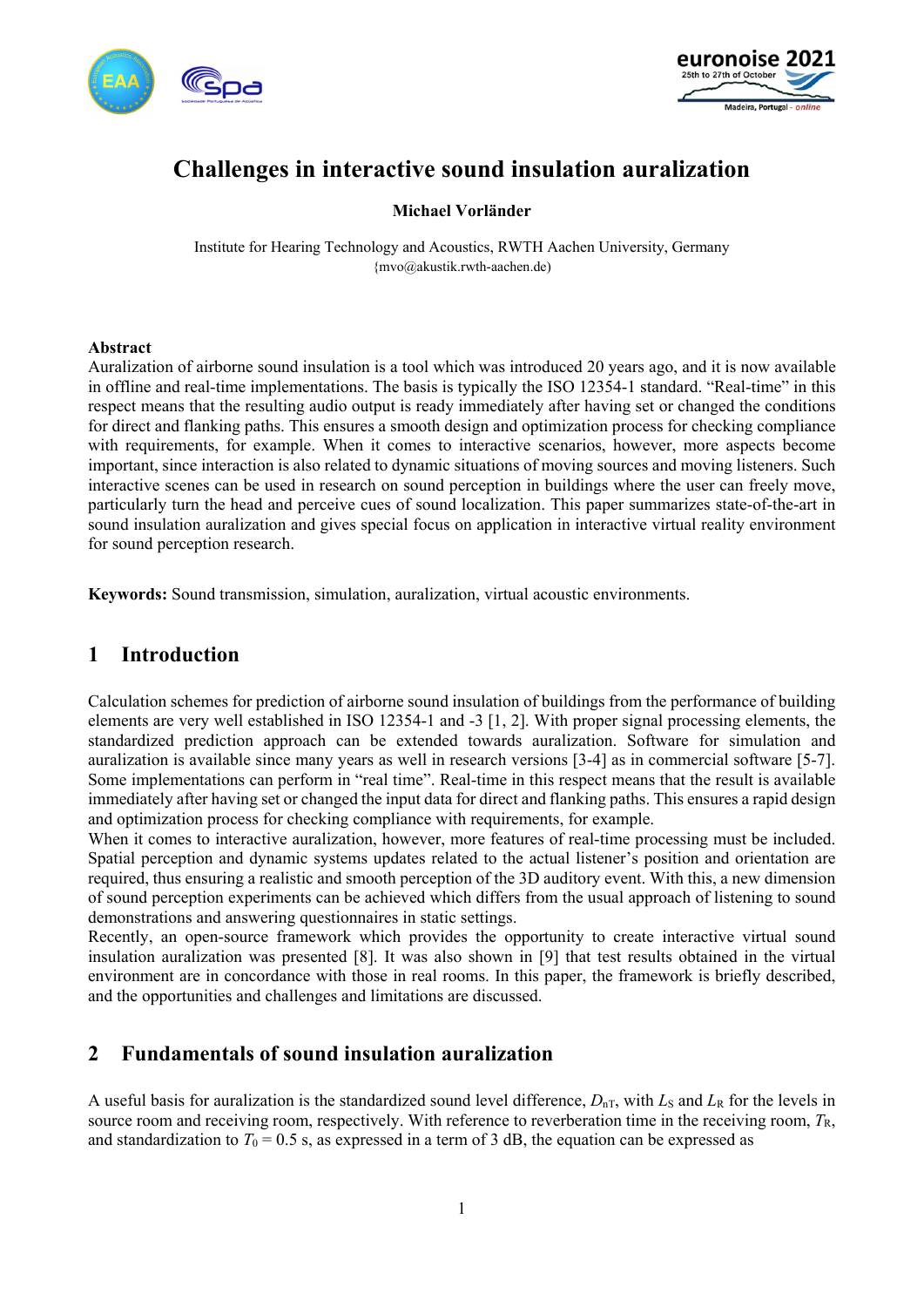

$$
L_{\rm R} = L_{\rm S} - D_{\rm nT} + 10 \log T_{\rm R} + 3 \tag{1}
$$

Similarly to direct sound transmission, the energy flow via flanking paths can be included by using

$$
R_{ij} = -10 \log \tau_{ij} = 10 \log \frac{P_i}{P_j} \tag{2}
$$

with  $P_i$  and  $P_j$  denoting the sound power incident on the element *i* in the source room and radiated by the element *j* in the receiving room, respectively.

The specific transmission coefficients obtained by separated measurement conditions or calculations have to be combined into a resulting sound transmission coefficient  $\tau$ . The fundamental equations of the transmission model appropriate for sound insulation in buildings were developed by Gerretsen [10]. For the complete set of equations it is referred to ISO 12354-1 and -3. For auralization, these equations must be applied in filter design for audio signal processing. For fundamentals of this step, it is referred to [3] or [11].

#### **2.1 Sound insulation filter design**

Starting with the input data of sound insulation in frequency bands, which are obtained by from prediction or measurement, we can create auralization filters. The resulting receiving room level,  $L<sub>R</sub>$ , is

$$
L_R = L_S + 10 \log \tau' + 10 \log \frac{6 \tau S}{V} = L_S + 10 \log \tau_{nT} + 10 \log \frac{T}{0.5 s}
$$
 (3)

with *V* denoting the receiving room volume in  $m^3$  and *S* the partitions walls surface in  $m^2$ . If we now introduce the sound pressure signals,  $p_S$  and  $p_R$ , in the source room and the receiving room, respectively, we re-arrange equation (3) into

$$
p_R^2 = p_S^2 \frac{\tau_{nT} T}{0.5 s} \tag{4}
$$

$$
p_{R}(\omega) = p_{S}(\omega) \cdot F_{\text{total}}(\omega) = p_{S}(\omega) \sum_{i=1}^{N} F_{\tau,i}(\omega) e^{-j\omega \Delta \tau_{i}} F_{rev,i}(\omega), \qquad (5)
$$

with  $F_{\rm ti}$  denoting interpolated filters which are obtained from the energy transfer spectra of the paths involved.  $\Delta \tau_i$  are delays corresponding to the geometric situation of the walls and the observation point.  $F_{rev,i}$  is the reverberation excited by each of the sound transmitting elements in the receiving room. The absolute sound pressure level in the receiving room is correct if the input sound pressure signal in the source room is calibrated with reference to  $2 \cdot 10^{-5}$  Pa. Note that  $p_s(\omega)$  is nothing but the complex spectrum of the recorded source signal. The equation can hence be expressed in the time domain by

$$
p_{R}(t) = p_{S}(t) * f_{total}(t) , \qquad (6)
$$

with  $f_{total}(t)$  denoting the "sound transmission impulse response".

#### **2.2 Sound insulation convolution**

Except for the phases, the total set of transfer functions is represented quite accurately, as long as the frequency interpolation and extrapolation does not smoothen the exact physical behaviour too much. This situation is absolutely acceptable since phases in reverberant sound fields cannot be recognised by human hearing. This does not apply, however, to the discrimination of direct sound and the first (early) reflections related to the direction of sound incidence and the spatial aspects of the early part of the impulse response. Those phases are well covered by  $\Delta \tau_i$  in equation (5).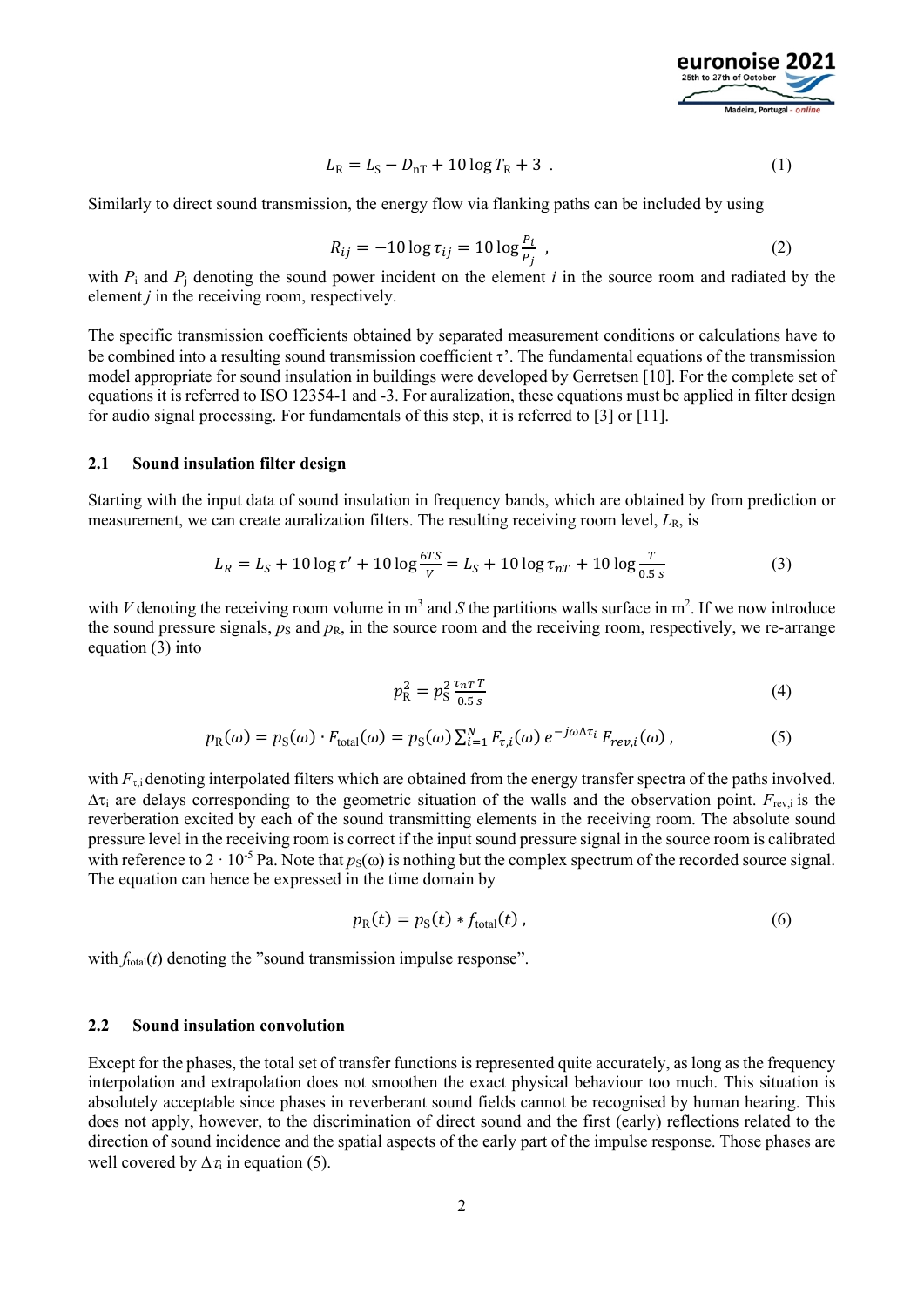

After all, the source audio signal (recorded or synthesized) is convolved with the filter, which are also spatialized by using binaural filters (head-related transfer functions, HRTF) corresponding to the geometric situation in the receiving room, as illustrated in figure 1.



Figure 1 – Left: Geometric situation. Right: Flow chart of airborne sound auralization (after [11]).

# **3 Extended approach in the open-source framework**

In a recently finished project, an interface between psychoacoustic research and building acoustics (airborne sound insulation) in built environments was developed. It forms an integrated solution for auditory-visual virtual reality environments and extension of the software tools for a real-time building acoustics simulator for open data and open access." (link www.virtualbuildingacoustics.org).

In the course of this work, an extended sound insulation prediction model was developed which goes beyond the standard conditions of ideal diffuse sound fields in the rooms. Room impulse responses were modelled in more detail for the direct and reverberant parts and their energies and onsets [12, 13]. The sound transmission coefficients for the walls are distributed on a surface grid of "patches" instead of using energy concentration in the centre point of the wall. With this, angle-dependent irradiation on the walls can be calculated and further processed. For the radiation walls in the receiving room, distributed equivalent source points were used. For building façades, basic models for angle-dependent sound transmission coefficients were implemented as follows: 1.) the reverberation of both source and receiving rooms is an important acoustical parameter which are taken into account depending on the room characteristics (e.g. room geometries, walls' absorptions etc.), source directivities and the spatial variation of sound field inside rooms, 2.) the sound insulation filters from source to receiving rooms are calculated for extended walls by using concept of segmenting individual building element into a multitude of secondary sound sources with non-uniform energy distribution, and 3.) the room impulse responses (RIRs) are synthesized from one-third octave band values of the reverberation times of source and the receiving rooms with more appropriate time structures of direct and reverberant sound. It is now discussed how these extensions lead to improvements and to new challenges, too.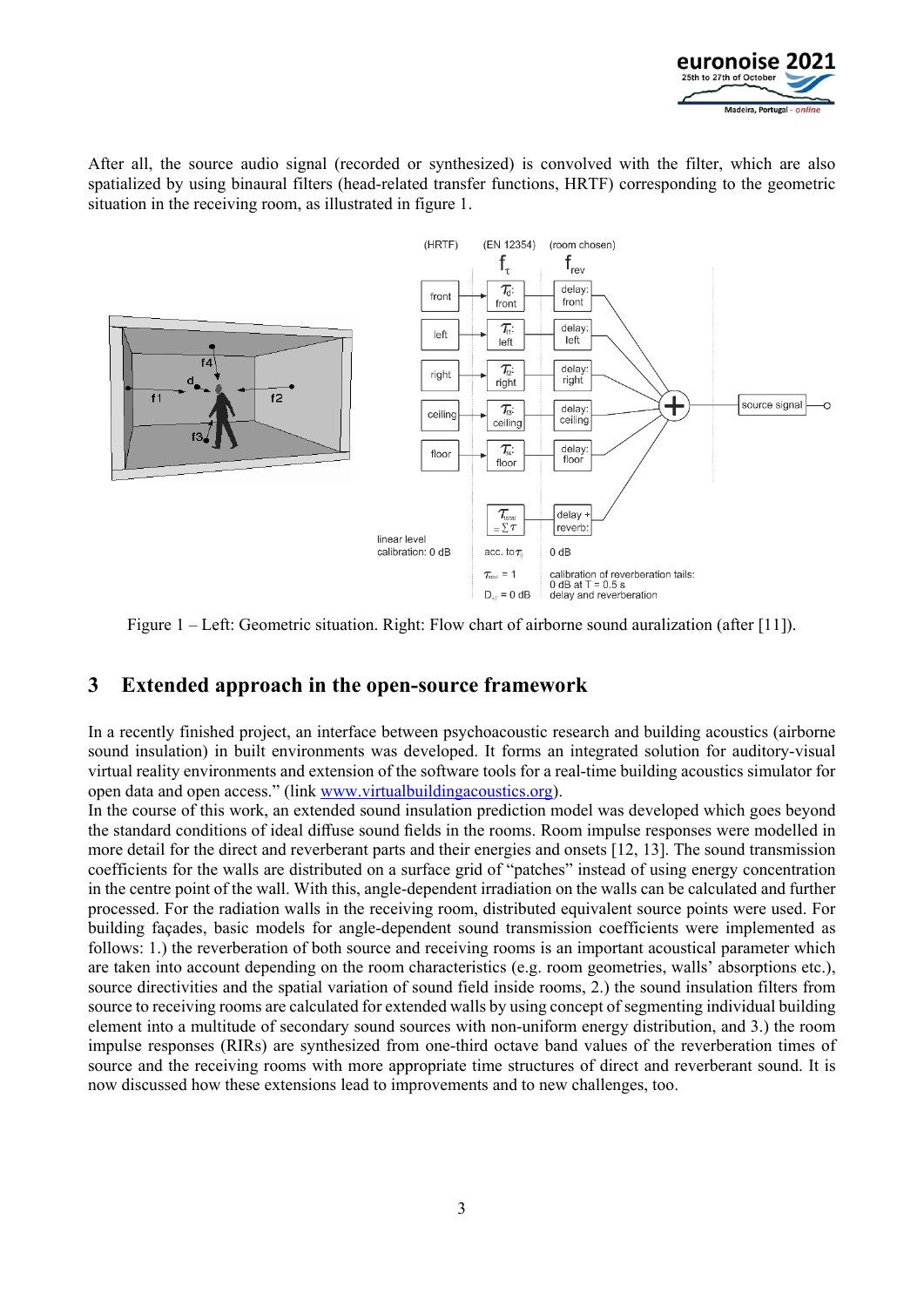

#### **3.1 Simulation with distributed secondary sources**

At first, considering the building elements in a grid of patches was introduced in order to include a direct sound excitation by directional irradiation of the walls, hence also taking into account directional sound sources. This was achieved in the energy domain properly but without phase relation of the structural waves in the walls. The phase of the sound incidence on the wall patches, however, is covered by the relative propagation delays between the source and the wall patches. This means, that for forced transmission the total response coincides with the cosine of the incidence angle as concerns the energy but the phase is set to zero. This way, the wall acts as a single vibrating element also on the other side, where the secondary sources radiate in the receiving room. For resonant transmission, above the critical frequency, the phase coincides with the actual bending wave phase. The patches can then radiate in the receiving room according to their relative running phases like in a bending wave pattern. Whether or not this is perceptually relevant in auralization could be elaborated more in further refinements and tests of the model.

The extended sound insulation model was validated by reproducing the results of level differences  $D_{nT}$  in a comparison with ISO standard data in a kind of virtual measurement. In two selected cases, the results of sound transmission into the receiving room based on diffuse sound field assumptions were compared with those obtained from the auralization. Under conditions, which match the measurement standards of sound insulation testing, the results of the auralization differed by on average 0.6 dB and 0.3 dB for outdoor and indoor source positions, respectively. It was also shown that for non-standard settings the source directivity and position have an influence on the transmitted energy to the receiving room. This fact was even more obvious in the case of sound transmission through building façades.

#### **3.2 Angle-dependent sound incidence**

For irradiation of façade elements, the patches serve as energy collectors and transmitters in the same way as for indoor case. Outdoors, however, the irradiation on the façade is dominated by direct sound from specific incident angles. Although the scenario of the reference angle of 45° incidence as defined for façade sound insulation poses a well-established compromise, it is unclear how the sound transmission of noise from of a car pass-by, for example, must be modelled with specific subsequent incidence angles during the pass-by and how this affects the auditory perception.



Figure 2 – Excitation of a grid of patches building façade with oblique incidence and radiation from secondary sources

The model is illustrated in Fig. 2. Oblique-angle sound irradiation to the patches results in relative delay,  $\Delta t$ , sound transmission characteristics according to the building element and material model, and radiation by the grid of secondary sounds. Depending on the frequency range, forced or resonant transmission must be treated for the secondary sound individually as concerns timing and sound power. The main challenge in this part is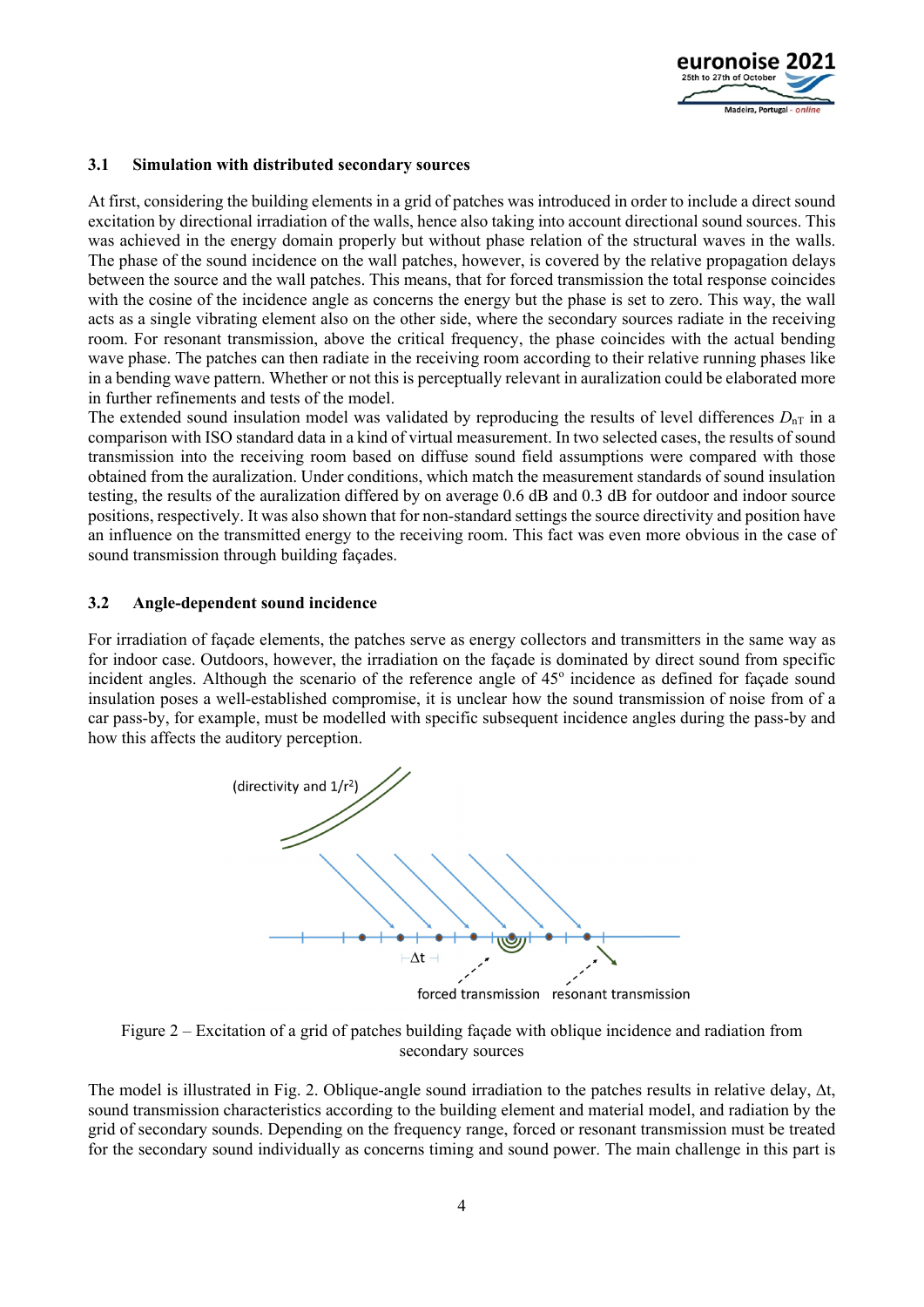

to implement an appropriate sound transmission model for construction elements, which can be solved for oblique angles. Furthermore, a challenge is to extrapolate the angle-dependent transmission from standard measurement results in sound transmission laboratories (diffuse field) or in-situ (45° incidence) with appropriate physical assumptions on the underlying type of construction.

Although the sound insulation model is rather detailed in terms of structural-acoustics input data, the claim of the model is not to predict all kinds of existing building elements. In any case, measured sound transmission coefficients from test facilities may serve as input, so that existing (real) building situations can be simulated and compared with measurements. As the model and its open source software is open for any kind of input data, improvements and extensions for more construction types can be implemented easily.

#### **3.3 Extrapolation to low frequencies**

The results of sound insulation data are usually measured or predicted in one-third octave bands between 100 Hz and 3150 Hz, or in the extended range between 50 Hz and 5000 Hz. It is clear that the frequency range below 100 Hz may play a significant role for the effective sound insulation. This might become even more important since low frequency sound sources are increasingly relevant in residential buildings (TV and Hifi equipment). It is a challenge to extrapolate sound insulation data such as standardized sound level differences of flanking data towards lower frequencies. With physical models of the wall, model assumption can be developed, such as single-layer or double layer, depending on the resonance frequency or critical (bending wave) frequency. This may be feasible with sufficient knowledge of the actual construction type.

The main challenge, however, is modal behavior in the building element and in the rooms. The connection between the building element and the surrounding elements, usually a junction, is a very critical part in predictions ISO 12354. The associated modal pattern depending on the size and boundary condition leads to specific modal effects in the sound transmission coefficient. The modal response of the room (below the Schroeder frequency) contributes with further unpredictable effects in the auralization model.

This means that in the end, it cannot be expected that the resulting auralization is authentic for the building situation under investigation, at least not until wave-based components are added into the framework. But it is clear that the auralization can be interpreted as one possible case of modal responses. This way, it can serve as plausible solution and basis for comparisons within the framework.

### **3.4 Open-source framework**

The framework "Virtual Building Acoustics was published in open source format with documentation under the link http://virtualbuildingacoustics.org. The source code in  $C\#$  and it provides interfaces to the game engine developers' platform "Unity" in the form of plugin. The required connections for real-time acoustic filtering and audio reproduction to the VA software (http://virtualacoustics.org) are added to the corresponding GIT repository at https://git.rwth-aachen.de/ita. The source code documentation is linked under http://developer.virtualbuildingacoustics.org.

The VBA website home page describes and introduces the project highlights. The documentation website under the following link, http://documentation.virtualbuildingacoustics.org is a complete description of how to build an audiovisual building acoustics project. In addition to the documentation, three example scenes are included: open-plan office with adjacent conference room, classroom with façade to a busy street, adjacent music rehearsal rooms in a music school.

# **4 Conclusion and outlook**

The contribution of this work was the development of a universal research platform to interface building acoustics of virtual architectural environments and audio-visual virtual reality systems. The framework provides real-time performance and interactivity. This opens opportunities for innovative experiments on noise